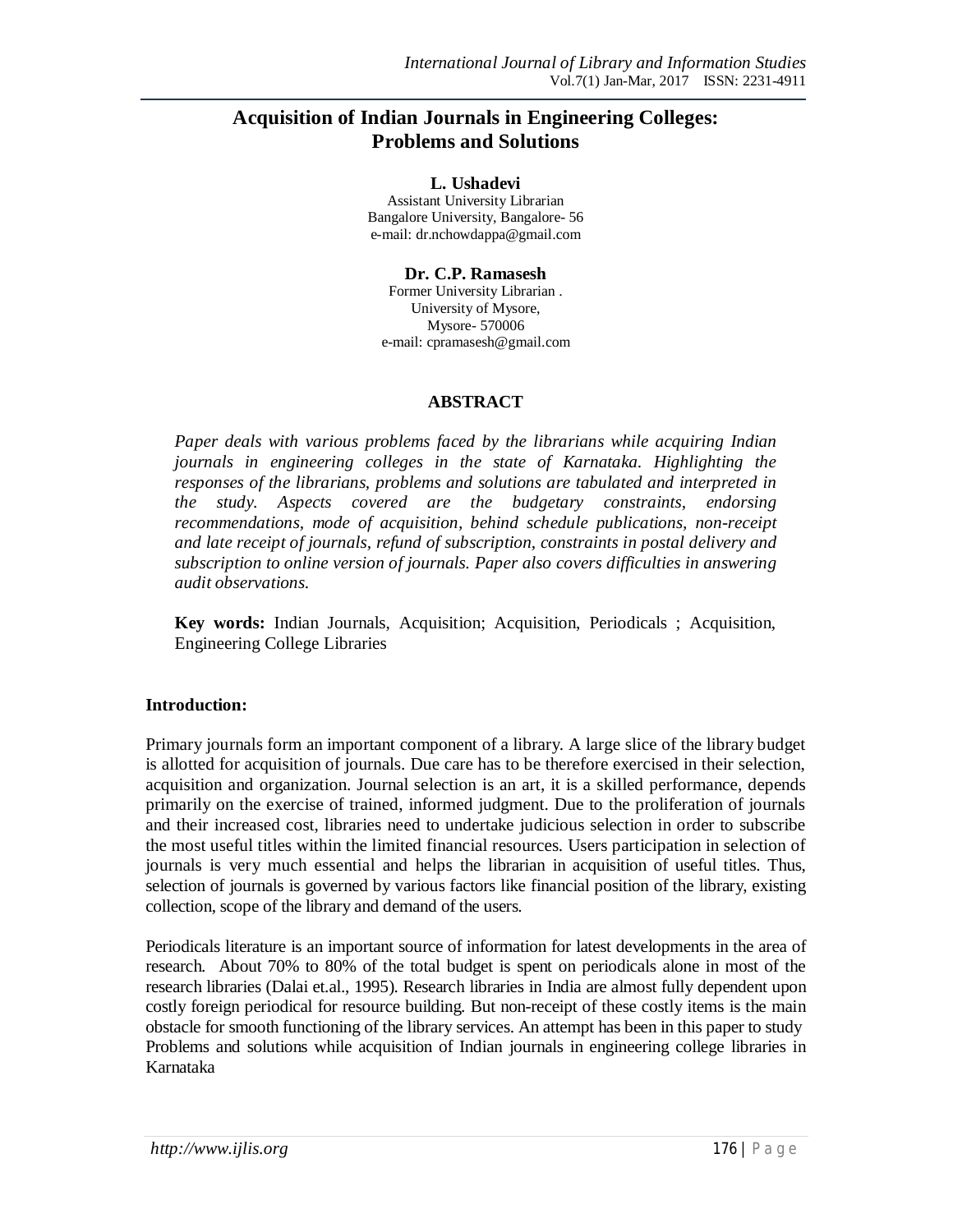### **Review of Literature:**

Venkatesan, and Usha (1979). Explore the dissimilarities in the acquisition procedures of books & periodicals have been brought out. The advantages and disadvantages of acquisition through agents,  $\&$  STC and direct from publisher have been analyzed and it has been concluded that though direct acquisition of periodicals involves some extra cost, still this method is better than all others. The creation of a body for exchange of duplicate issues to help libraries in filling up the gaps of the incomplete volumes has been suggested.

Ramaiah and Reddy (1993) observed that periodicals are an important component of University library collections. However, the periodicals are expensive and need to be continued year after year. This decline of serials collections in the Universities is affecting the academic excellence of teaching and research.

Dalai et.al., (1994) Acquisition of periodicals in the library of the Regional Research Laboratory, Bhubaneswar, Orissa, India and outlines methods of direct acquisition from publishers and indirect acquisition through agents and compares data on receipt and non receipt of journals from publishers and through agents discussed by Dalai and others

Aldi and Tadasad (2010). In this paper an attempt has been made to study the collection development of scientific serials in the University libraries of Karnataka state and data collected from the six general university libraries of Karnataka state i.e. 1) University of Mysore; 2) Karnataka University, Dharwar; 3) Bangalore University, Bangalore; 4)Gulbarga University, Gulbarga; 5)Mangalore University, Mangalagangothri and 6) Kuvempu University, Shankarghatta. Over the last few years there has been a rapid rise in the scientific serials prices. The University Libraries in Karnataka are still to evolve a policy of collection development, organization and management as they are multifaceted and complex processes. The collection of data is made from Kardex and Serials' maintenance Register maintained by University libraries. In this paper coverage is of year wise and subject-wise subscription of social science subject serials for the period 2004-2008.

# **Objectives:**

- To know the adequacy of budget for subscription to journals
- To know whether the libraries effect subscription in time
- To understand the extent of delay in publishing Indian journals.
- To identify the extent of inadvertent delivery of journals by postal department
- To understand whether libraries discontinue print journals when online version is available
- To suggest measures to overcome problems of non-supply and gaps in the collection.

#### **Methodology:**

Keeping in mind the objectives and design of the study, it is clear that the 185 Government, Aided and Private Engineering Colleges in Karnataka. Questionnaire were distributed to 182 engineering college librarians, only 147 has responded and the response rate were 79.45%. Responses were mainly with regard to various problems faced by the librarians while acquiring journals. The librarians have responded based on their practical experience over the years.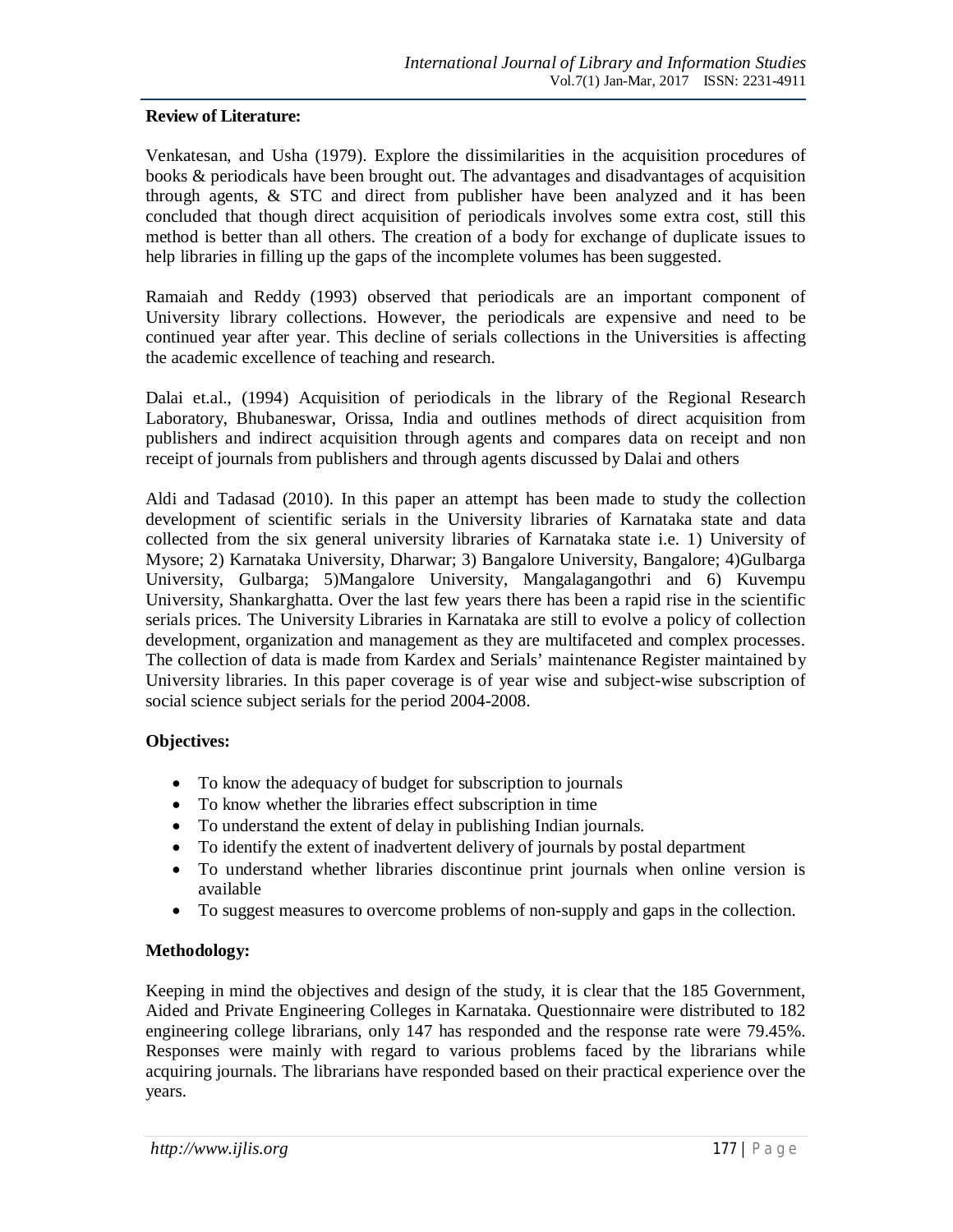### **Data Analysis:**

Data compiled through questionnaire shall be arranged into order of tabulation in number and percentage and tabulation analysis followed by graphical presentation shall be the part of research finding. Besides this statistical tabulation detailed shall be noted separately in sequence theme based on the interview, remark and other observation.

| SI.<br>N <sub>0</sub> | Category of<br><b>Engineering</b><br><b>Colleges in</b><br>Karnataka | <b>Number</b><br>oť<br><b>Colleges</b> | <b>Questionnaires</b><br><b>Distributed</b> | <b>Responses</b><br><b>Received</b> | <b>Percentage</b><br>of<br><b>Response</b> |
|-----------------------|----------------------------------------------------------------------|----------------------------------------|---------------------------------------------|-------------------------------------|--------------------------------------------|
|                       | Government                                                           | 14                                     | 14                                          | 14                                  | 100%                                       |
|                       | Colleges                                                             | 7.56%                                  | 7.69%                                       | 9.52%                               |                                            |
| 2                     | Aided Colleges                                                       | 12                                     | 12                                          | 10                                  | 83.33%                                     |
|                       |                                                                      | 6.48%                                  | 6.59%                                       | 6.80%                               |                                            |
| 3                     | <b>Private Colleges</b>                                              | 159                                    | 156                                         | 123                                 | 77.35%                                     |
|                       |                                                                      | 85.94%                                 | 85.71%                                      | 83.67%                              |                                            |
|                       | Total                                                                | 185                                    | 182                                         | 147                                 | 79.45%                                     |
|                       |                                                                      | 100%                                   | 100%                                        | 100%                                |                                            |

**Table 1: Category-wise distribution of engineering colleges**

The above table 1 depicts the number of engineering colleges covered in the study. There are altogether 185 engineering colleges established as of 2012-13. The researcher has been able to distribute questionnaires to 182 colleges which constitute the 14 government colleges, the librarians of all the government colleges have responded. Further, among the 12 aided colleges, the librarians 10 colleges representing 83.33% have responded and among 156 private colleges, librarians of 123 colleges have responded which accounted for 77.35% of response. Among 147 engineering colleges, 146 possess qualified professional librarians. In one of the private colleges, the library functions and services are managed by a faculty with the designation lecturer.

| <b>Responses</b>       | Govt.<br><b>Colleges</b> | <b>Aided</b><br><b>Colleges</b> | Private<br><b>Colleges</b> |        |  |
|------------------------|--------------------------|---------------------------------|----------------------------|--------|--|
| Positive               |                          |                                 | 30                         | 32     |  |
|                        | 7.1%                     | 10.0%                           | 24.4%                      | 21.8%  |  |
|                        | 13                       | 9                               | 93                         | 115    |  |
| Negative               | 92.9%                    | 90.0%                           | 75.6%                      | 78.2%  |  |
|                        | 14                       | 10                              | 123                        | 147    |  |
| Total                  | 100.0%                   | 100.0%                          | 100.0%                     | 100.0% |  |
| $CC=0.143$ , $P=0.216$ |                          |                                 |                            |        |  |

**Table 2: Inadequate budgetary provision for subscription to journals**

Table 2 shows whether the budget made available for subscription to journals is inadequate. The responses of the librarians indicate that in 115 (78.2%) of the colleges the budget for subscription to journals is adequate. Only in 32 (21.8%) of the colleges there is inadequacy of budget for journals. Among the colleges, 13 (92.9%) government and 9 (90.0%) aided colleges have opined there is adequate budgetary provision. However, in 30 (24.4%) private colleges there is inadequacy of budget for journals subscription.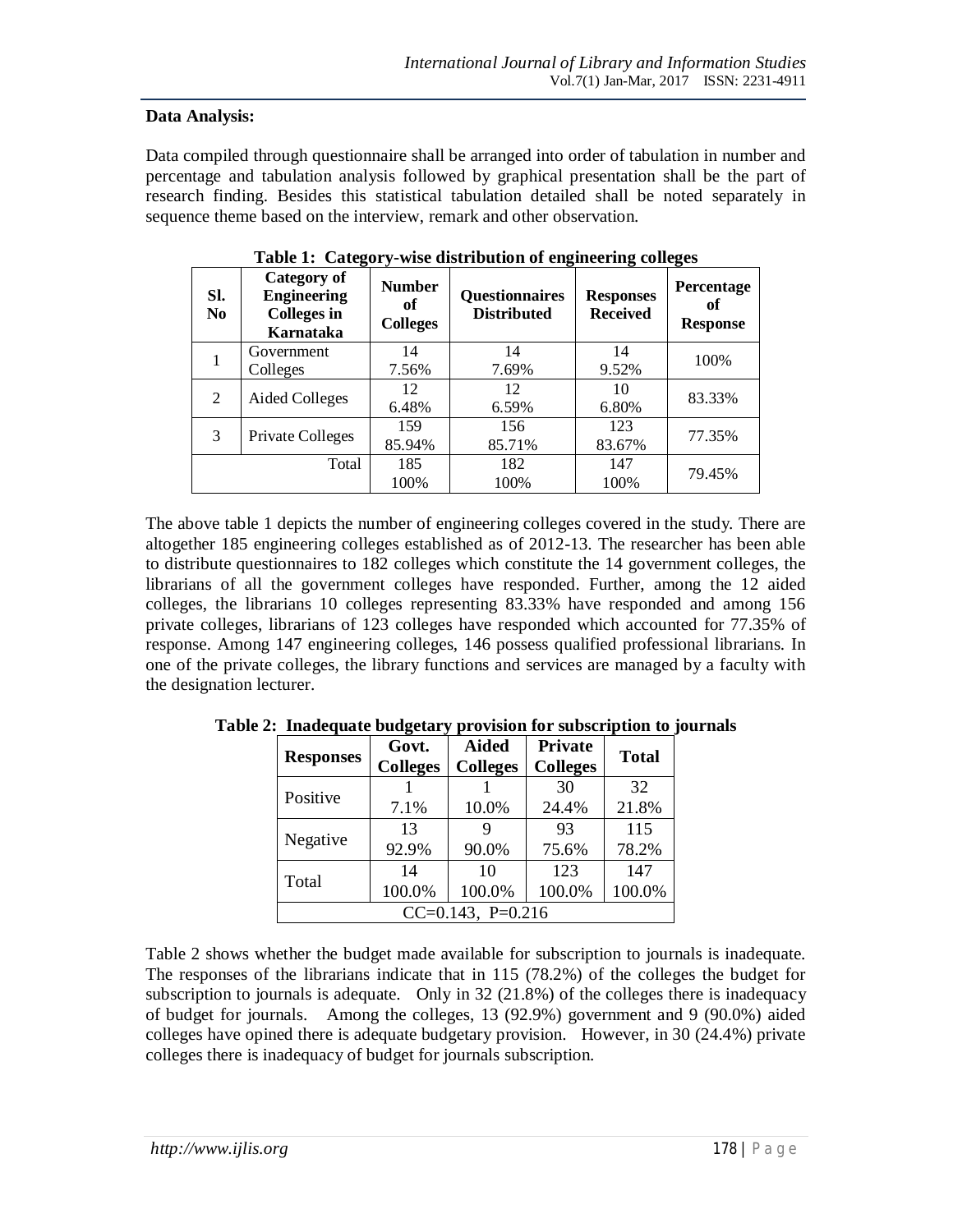| rapic of Effecting Subscription to journals in thing. |                                      |                                 |                                   |               |  |  |  |
|-------------------------------------------------------|--------------------------------------|---------------------------------|-----------------------------------|---------------|--|--|--|
| <b>Timely Renewal</b>                                 | Govt.<br><b>Colleges</b>             | <b>Aided</b><br><b>Colleges</b> | <b>Private</b><br><b>Colleges</b> | <b>Total</b>  |  |  |  |
| Yes, all the time                                     | 6<br>42.8%                           | 90.0%                           | 67<br>54.5%                       | 82<br>55.8%   |  |  |  |
| Yes, sometimes                                        | 6<br>42.8%                           | 10.0%                           | 42<br>34.1%                       | 49<br>33.3%   |  |  |  |
| Never, all the time                                   | $\mathcal{D}_{\mathcal{L}}$<br>14.4% | 00.0%                           | 14<br>11.4%                       | 16<br>10.9%   |  |  |  |
| Total                                                 | 14<br>100.0%                         | 10<br>100.0%                    | 123<br>100.0%                     | 147<br>100.0% |  |  |  |
|                                                       | $X^2$ =5.86, p=0.209                 |                                 |                                   |               |  |  |  |

**Table 3: Effecting subscription to journals in time.**

Table 3 furnishes responses of librarians regarding timely renewal of subscription to journals. Among the respondents, 82 (55.8%) state that they effect payment of subscription in time. Further, 49 (33.3%) librarians as respondents opine that sometimes they effect payment in time but sometimes not on account of various administrative constraints. Yet another segment of respondents consisting of 16 (10.9%) librarians hold the negative view. According to them, the subscription to journals is not effected in time because of various administrative constrains. It is encouraging here to note that a majority of the libraries effect subscription in time expecting timely arrival of journals as well as avoiding missing issues of journals due to belated payment of subscription. Another significant point is that 9 (90.0%) of the aided engineering colleges effect payment in time. Untimely payment of submission is noticed in 2 (14.4%) of the government and 14 (11.4%) of the private engineering colleges. Untimely payment affects regular arrival of journal issues as well as, results in missing of issues of journals and subsequently permanent gaps in the collection.

| <b>Responses</b>       | Govt.<br><b>Colleges</b> | <b>Aided</b><br><b>Colleges</b> | Private<br><b>Colleges</b> | <b>Total</b> |  |
|------------------------|--------------------------|---------------------------------|----------------------------|--------------|--|
| Positive               | 11                       |                                 | 102                        | 119          |  |
|                        | 78.6%                    | 60.0%                           | 82.9%                      | 81.0%        |  |
|                        | 3                        |                                 | 21                         | 28           |  |
| Negative               | 21.4%                    | 40.0%                           | 17.1%                      | 19.0%        |  |
|                        | 14                       | 10                              | 123                        | 147          |  |
| Total                  | 100.0%                   | 100.0%                          | 100.0%                     | 100.0%       |  |
| $CC=0.146$ , $P=0.201$ |                          |                                 |                            |              |  |

**Table 4: Responses regarding whether inordinate delay is noticed in publishing and supplying Indian journals**

Table 4 furnishes whether there is inordinate delay in publishing Indian Journals and supplying them to the libraries. Among 147 librarians as respondents, 119 of them have offered positive response which accounted for 81.0%. While considering college-wise responses, 11 (78.6%) government and 102 (82.9%) private college librarians representing a large percentage have offered positive response. This indicates that a large percentage of librarians opine the Indian journals are behind schedule in publications and there is inordinate delay in bringing out the journals and supplying them to the libraries.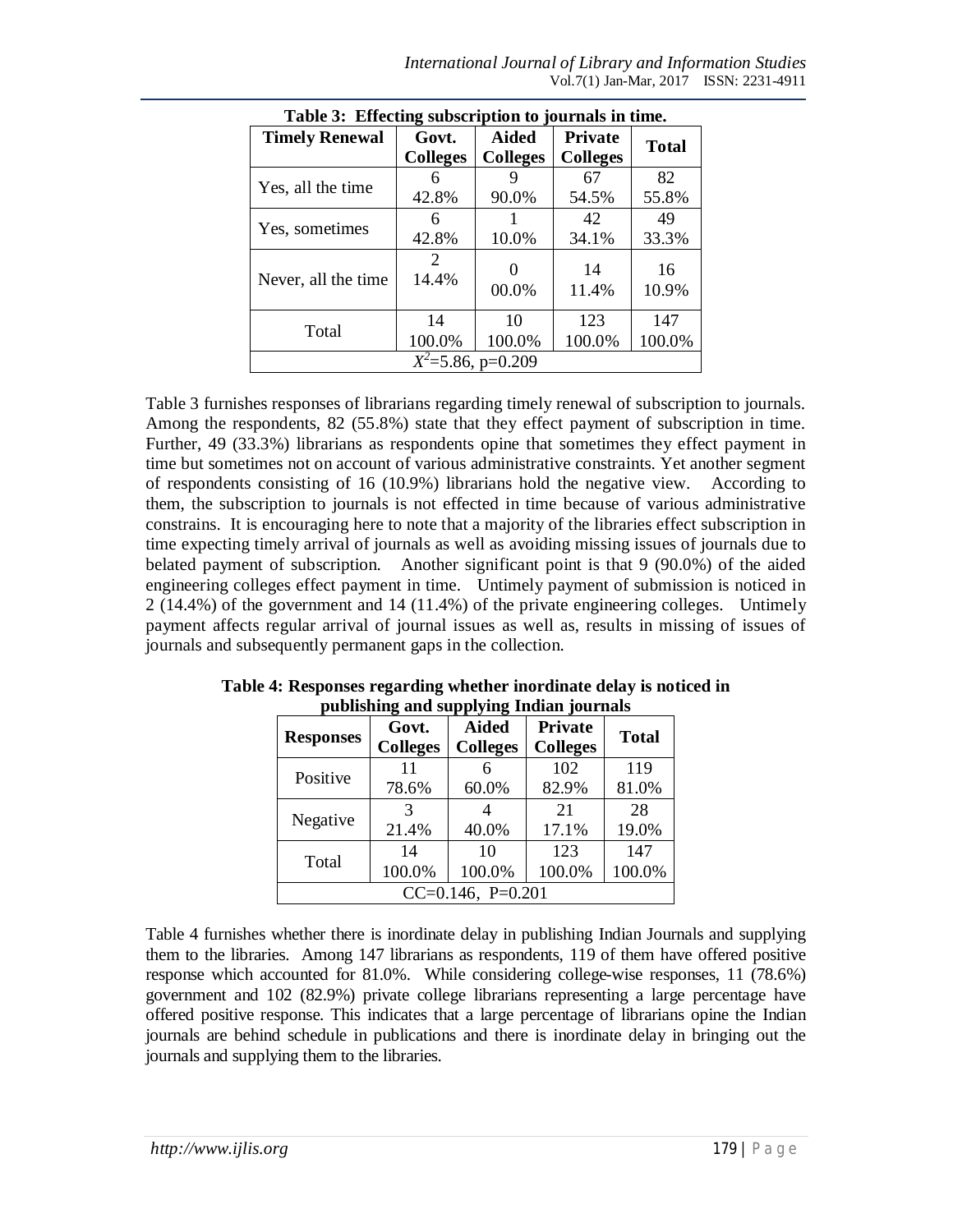| .<br><b>Percentage of journals</b> | Govt.<br><b>Colleges</b> | יו הי<br><b>Aided</b><br><b>Colleges</b> | <b>Private</b><br><b>Colleges</b> | <b>Total</b>  |
|------------------------------------|--------------------------|------------------------------------------|-----------------------------------|---------------|
| 25%                                | 81.8%                    | 100.0%                                   | 75<br>73.5%                       | 90<br>75.6%   |
| 50%                                | 2<br>18.2%               | 0.0%                                     | 23<br>22.5%                       | 25<br>21.0%   |
| 75%                                | 0.0%                     | 0.0%                                     | 3.9%                              | 3.4%          |
| Total                              | 11<br>100.0%             | 6<br>100.0%                              | 102<br>100.0%                     | 119<br>100.0% |
|                                    | $CC=0.148$ , P=0.614     |                                          |                                   |               |

**Table 5: Percentage of Indian journals being published and supplied late**

Table 5 depicts percentage of Indian journals being published and supplied late to the libraries. A large majority of the engineering college librarians representing 90 libraries (75.6%) hold the view that there is inordinate delay in publishing and supplying 25% of Indian journals. However, 25 (21.0%) librarians have expressed that there is inordinate delay in publishing and supplying 50% of the Indian journals. Finally, 4 (3.9%) of the private college librarian opine that there is inordinate delay in publishing and supplying 75% of Indian journals. Thus, it is inferred that there is inordinate delay in publishing and supplying 25% of the engineering journals published from India. This opinion is expressed by a large majority of the librarians representing 75.6% among 147 librarians.

| <b>Delay by Months</b> | Govt.<br><b>Colleges</b> | <b>Aided</b><br><b>Colleges</b> | <b>Private</b><br><b>Colleges</b> | <b>Total</b> |  |
|------------------------|--------------------------|---------------------------------|-----------------------------------|--------------|--|
| $3$ to 6               | 11                       |                                 | 96                                | 113          |  |
| Months                 | 100.0%                   | 100.0%                          | 94.1%                             | 95.0%        |  |
| 6 to 9 Months          |                          |                                 | 5                                 | 5            |  |
|                        | 0.0%                     | 0.0%                            | 4.9%                              | 4.2%         |  |
| 10 to $12$             |                          |                                 |                                   |              |  |
| Months                 | 0.0%                     | 0.0%                            | 1.0%                              | 0.8%         |  |
|                        | 11                       |                                 | 102                               | 119          |  |
| Total                  | 100.0%                   | 100.0%                          | 100.0%                            | 100.0%       |  |
| $CC=0.094$ , $P=0.591$ |                          |                                 |                                   |              |  |

**Table 6: Extent of delay in supplying behind schedule Indian journals**

Table 6 shows extent of delay in supplying behind schedule Indian journals. Among the respondent librarians, a large majority comprising 113 (95.0%) opine that there is delay in the supply of Indian journals by 3 to 6 months. Further, 5 (4.2%) librarians have expressed that the delay is by 7 to 9 months and only one of the private college librarians representing 0.8% has indicated that the delay in the supply is to the extent of 10-12 months. A large majority has opined that the delay noticed in the supply of Indian journals is by 3 to 6 months. Finally, it can be inferred from the data that the opinion of large percentage of respondent librarians is that 25% of Indian journals are behind schedule publications and as such there is delay in the supply by 3 to 6 months.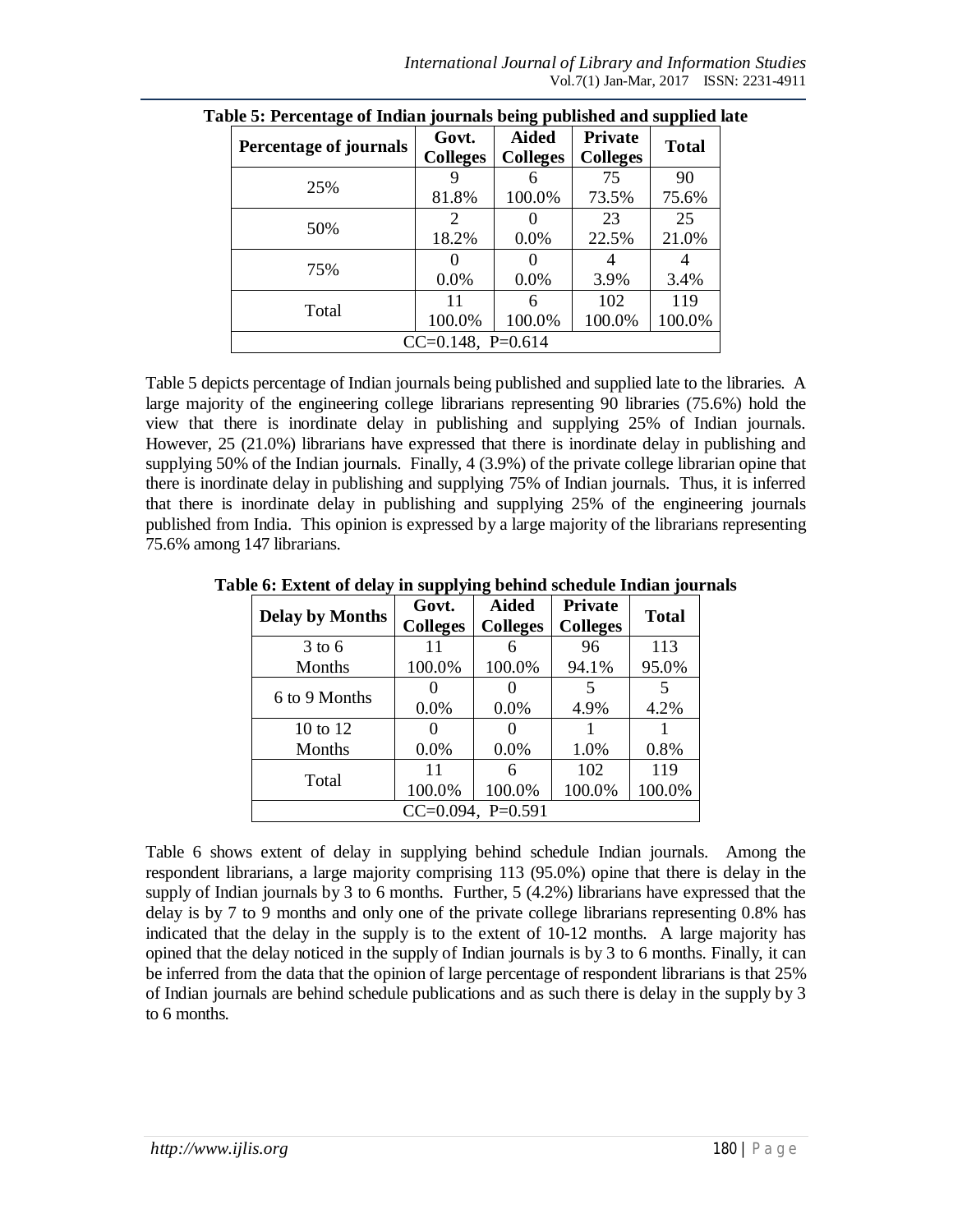| <b>Responses</b>     | Govt.<br><b>Colleges</b> | <b>Aided</b><br><b>Colleges</b> | <b>Private</b><br><b>Colleges</b> | <b>Total</b> |  |
|----------------------|--------------------------|---------------------------------|-----------------------------------|--------------|--|
| Positive             |                          |                                 | 42                                | 49           |  |
|                      | 21.4%                    | 40.0%                           | 34.1%                             | 33.3%        |  |
|                      | 11                       | 6                               | 81                                | 98           |  |
| Negative             | 78.6%                    | 60.0%                           | 65.9%                             | 66.7%        |  |
| Total                | 14                       | 10                              | 123                               | 147          |  |
|                      | 100.0%                   | 100.0%                          | 100.0%                            | 100.0%       |  |
| $CC=0.087$ , P=0.569 |                          |                                 |                                   |              |  |

**Table 7: Inadvertent delivery of journals by postal department**

Table-7 shows responses of librarians regarding inadvertent delivery of journals issues by postal authorities. Among the respondent, 49 (33.3%) positive opinion against post department, 98 (66.7%) respondents have Negative opinion against postal department. This particular problem is more in case of libraries in Bangalore, where the chance of getting confused is more.

| Extent                 | <b>Govt. Colleges</b> | <b>Aided Colleges</b> | <b>Private Colleges</b> | <b>Total</b> |  |  |
|------------------------|-----------------------|-----------------------|-------------------------|--------------|--|--|
| Higher                 | $0(0.0\%)$            | $0(0.0\%)$            | $1(2.4\%)$              | $1(2.0\%)$   |  |  |
| Moderate               | $3(100.0\%)$          | $2(50.0\%)$           | $11(26.2\%)$            | 16 (32.7%)   |  |  |
| Lower                  | $0(0.0\%)$            | $2(50.0\%)$           | $30(71.4\%)$            | 32 (65.3%)   |  |  |
| Total                  | $3(100.0\%)$          | $4(100.0\%)$          | $42(100.0\%)$           | 49 (100.0%)  |  |  |
| $CC=0.366$ , $P=0.108$ |                       |                       |                         |              |  |  |

**Table 8: Extent of inadvertent delivery of journals by postal department**

Table 8 depicts the extent of inadvertent delivery of journal issues by postal authorities. Among 147 respondent librarians, only one of the private college librarians hold the view that the extent is high which accounted for just 2.0% in the entire population of respondents who have offered positive response. Further, 16 (32.7%) out of 49 librarians state that the extent of inadvertent delivery is to a moderate extent. Another segment of respondents comprising 32 (65.3%) librarians hold the view that the extent is only to a little extent. College- wise responses depict that 71.4% of private colleges face the problem of inadvertent delivery only to a little extent. However, postal authorities need to take steps to overcome this problem of journals becoming wet or damaged. Here, librarians need to alert the postal authorities in writing.

**Table 9: Responses regarding whether agents/publishers refund subscription amount promptly in case of non-receipt and suspended publications.**

| <b>Responses</b>        | Govt.Colleges | <b>Aided Colleges</b> | <b>Private Colleges</b> | <b>Total</b> |  |  |
|-------------------------|---------------|-----------------------|-------------------------|--------------|--|--|
| Positive                | $10(71.4\%)$  | $7(70.0\%)$           | 75 (61.0%)              | 92 (62.6%)   |  |  |
| Negative                | 2(14.3%)      | $1(10.0\%)$           | 35 (28.4%)              | 38 (25.8%)   |  |  |
| Can't say               | $2(14.3\%)$   | $2(0.0\%)$            | 13 (10.6%)              | $17(11.6\%)$ |  |  |
| Total                   | 14 (100.0%)   | $10(100.0\%)$         | 123 (100.0%)            | 147 (100.0%) |  |  |
| $X^2 = 3.143$ , P=0.534 |               |                       |                         |              |  |  |

Table 9 shows whether the agents / publishers refund subscription amount promptly. 92 (62.6%) librarians have offered positive response stating that the agents / publishers do refund promptly. However, 38 (25.8%) respondents feel that the agents / publishers usually do not refund. In fact they wait till the revival of the journal, Many of the agents and publishers according to them maintain silence as there is every chance of revival of journal in the near future. Some of the respondents representing 17 (11.6%) librarians remained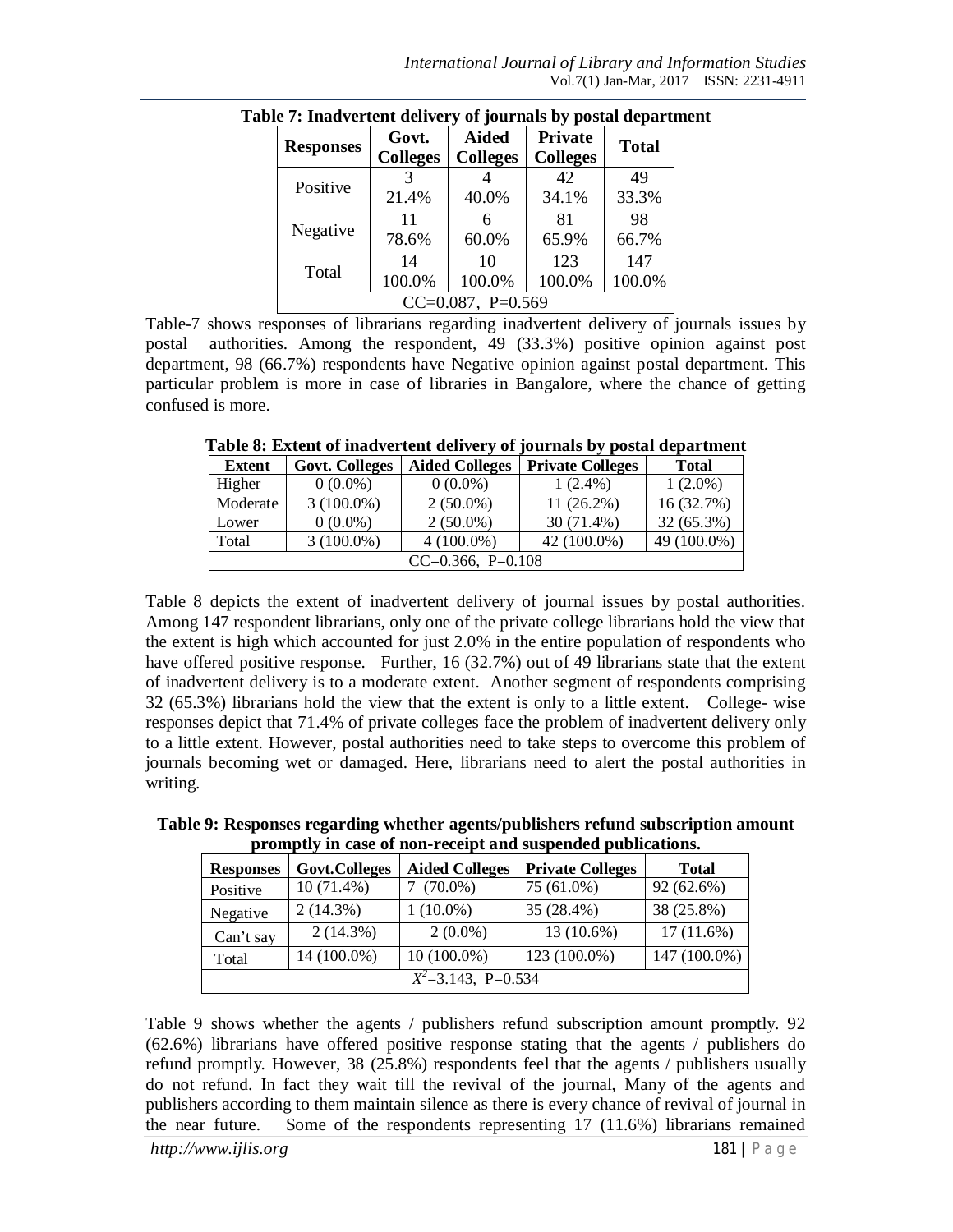neutral without exercising their options. Libraries face difficulties in getting the subscription refunded especially in case of suspended publications. As there is chance of revival of the journal in the future, the agents prefer to withhold the subscription and adjust towards the subscription of fresh journal issues when revived.

| Journals which are accessible online |                       |                       |                         |              |  |  |  |
|--------------------------------------|-----------------------|-----------------------|-------------------------|--------------|--|--|--|
| <b>Responses</b>                     | <b>Govt. Colleges</b> | <b>Aided Colleges</b> | <b>Private Colleges</b> | <b>Total</b> |  |  |  |
| Yes, all journals                    | 8 57.1%               | 6 60.0%               | 63 51.2%                | 77 52.4%     |  |  |  |
| N <sub>o</sub>                       | 2 14.3%               | 4 4 0.0%              | 37 30.1%                | 43 29.3%     |  |  |  |
| Yes, some journals                   | 4 28.6%               | $00.0\%$              | 23 18.7%                | 27 18.4%     |  |  |  |
| Total                                | 14 100.0%             | 10 100.0%             | 123 100.0%              | 147 100.0%   |  |  |  |
| $CC=0.169$ , $P=0.362$               |                       |                       |                         |              |  |  |  |

**Table 10: Responses regarding whether libraries discontinue subscription to Indian journals which are accessible online**

Table 10 depicts responses regarding whether libraries discontinue subscription to Indian journals which are also accessible online. Among the librarians, 77 representing 52.4% state that they always discontinue print journals when they are available online. However, 43 (29.4%) librarians offered negative reply stating that they do not discontinue. These libraries prefer to procure hard copies of Indian journals through available online. The subscription price of Indian journals is not exorbitant and electronic version can be procured as supplementary to the hard copies available in the library. Another segment of 27 librarians representing 18.4% feel that they subscribe to some of the hard copies of Indian journals though they are available online. Noticing the importance of these journals and the extent of demand by the users, libraries continue to procure hard copies of some of the journals though they are available online.

| сопесноп                               |                                      |                                             |                                         |                           |  |  |  |
|----------------------------------------|--------------------------------------|---------------------------------------------|-----------------------------------------|---------------------------|--|--|--|
| <b>Responses</b>                       | Govt.<br><b>Colleges</b><br>$(N=14)$ | <b>Aided</b><br><b>Colleges</b><br>$(N=10)$ | Private<br><b>Colleges</b><br>$(N=123)$ | <b>Total</b><br>$(N=147)$ |  |  |  |
| Prefer online version of journals      | 6<br>42.85%                          | 8<br>80%                                    | 101<br>82.11%                           | 115<br>78.23%             |  |  |  |
| A lert subscription agents in time     | 8<br>57.14%                          | 6<br>60%                                    | 63<br>51.21%                            | 77<br>52.38%              |  |  |  |
| Purchase journals and fill up the gaps | 7.14%                                | 0<br>0%                                     | 18<br>14.63                             | 19<br>12.92               |  |  |  |
| $X^2 = 3.637$ , p=0.457                |                                      |                                             |                                         |                           |  |  |  |

**Table 11: Measures suggested to overcome the problems of non-supply and gaps in collection**

Table 11 depicts various measures suggested to overcome the problems of non-supply and gaps in collection. 118 respondents representing 78.23% prefer online version of journals to solve the problems of non-supply and gaps in collection. Further, 77 librarians representing 52.38% suggested that in time alert message can be sent to subscription agents. However, 19 respondents representing 12.92% prefer to purchase journals and fill up the gaps. All the three measures have to be adopted to overcome the problem of non-supply and gaps in collection.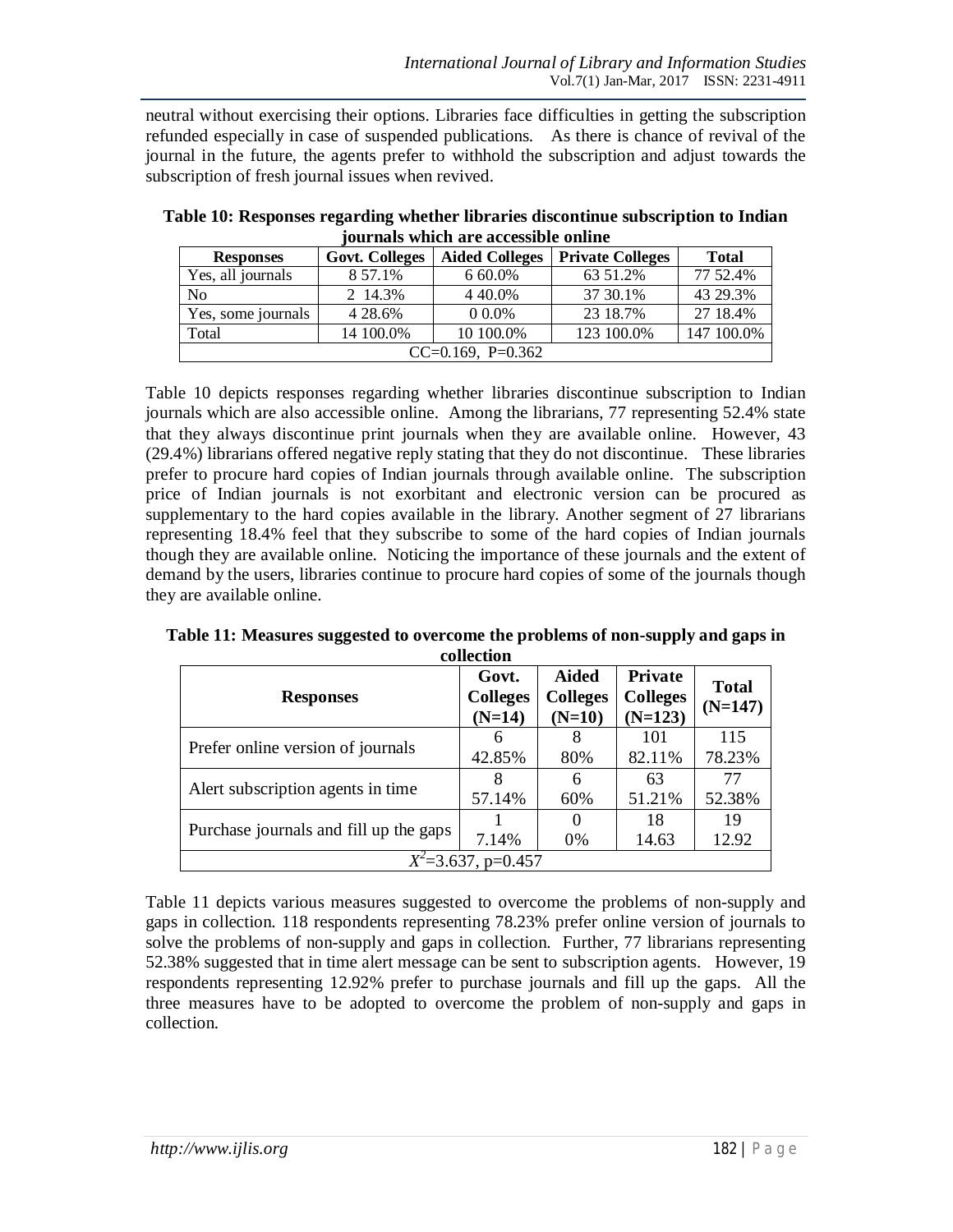### **Suggestions:**

- 1. Procurement of scholarly journals in print and online is a necessity. Therefore, adequate budget has to be provided for acquisition of journals and to meet the expectations of the library user communities.
- 2. Engineering college libraries have to make it a point to renew subscription to journals in time. However, in the present study 16 (10.9%) libraries never effected payment in time which in fact results in the non-receipt of earlier issues of journals. Eventually, belated payments results in the creation of gaps in the holdings of journals.
- 3. Occasionally, journals are delivered in damp condition and also sometimes in damaged condition by the postal department. It is also the fact that in large cities, journals are inadvertently delivered to other local libraries by over sight. In such of these conditions, the librarians have to write to the postal authorities requesting them to take suitable measures to avoid inadvertent delivery. To overcome the problem of wrong delivery, libraries can have the post box numbers.
- 4. It is advisable to discontinue subscription to print journals which are of moderate use when the library is getting access to titles available online on open access platform. The process is said to be economical unless the user community likes both the versions of the same journals to be procured by the library

# **Conclusion:**

Many academicians and researchers would like the institution libraries to subscribe to hard copies of journals which are popular and frequently referred. However, they would also like the institution libraries to subscribe to online version as well. Here, online journals act as supplementary to the hard copies of journals available in the libraries. This trend may gradually get reduced and eventually online journals will serve the purpose and found to be economical. Indian journals are also vital for research and are sought most by the scholars and academicians as they carry case studies carried out in Indian situation. There is dire need of publishing Indian journals in electronic version so as to facilitate access to a large number of users. More of online Indian journals will resolve the issue of non-receipts and gaps in the collection of back volumes. More than anything, the electronic version of Indian journals facilitates resources sharing ventures among the engineering college libraries in the country.

# **References:**

- 1. Biswas, B. C., Chatterjee, K., & Sen, B. K. (2003). Cost-Benefit Analysis of Subscribing IndianPeriodicals: A Case Study of BCKV Central Library, Kalyani, West Bengal. *Annals of Library and Information Studies*, 50, 115-123.
- 2. Dalai, BK, Ramesh DB, and Sahu JR (1994). Acquisition of Periodicals: An Experience, *IASLIC Bulletin*, 39(3), 129-30.
- 3. Dalai, BK, Ramesh DB, and Sahu JR (1995). Trends in increase in subscription rates of periodicals in a special library" A case study. *IASLIC Bulletin*, 40(3), 117
- 4. Kapoor, A.L (1979). Acquisition of foreign periodicals in India: Some problems. *ILA Bulletin*, Vol. 15 (3-4): 67-76
- 5. Khemanna V. Aldi and P.GTadasad (2010). Collection Development of Social Science Serials in University Libraries of Karnataka State (2004-2008): A Study. *Indian Journal of Information Science and Services,* 4(1), 54-60.